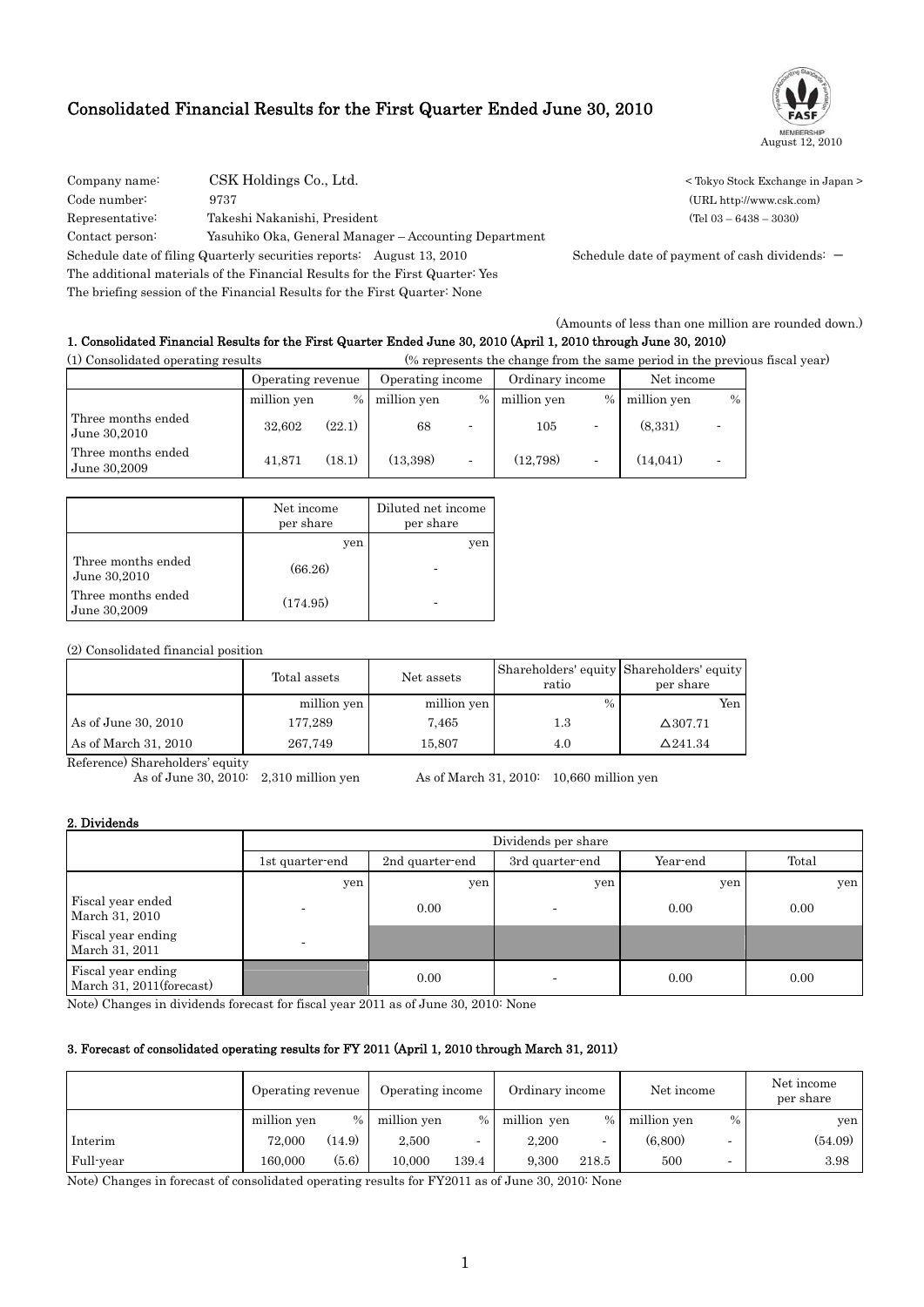## 4. Others

(1) Significant changes in scope of consolidation: Yes

Newly added  $-$  (  $-$  ) Excluded 1 ( Cosmo Securities Co., Ltd. )

Note: This section shows whether or not there is a change in Specified Subsidiaries that led to the change of the consolidated scope during the current quarter.

- (2) Adoption of simplified method or specific method to quarterly financial statement in accounting procedure : None Note: This section shows the use of any simplified accounting methods, or the use of any particular accounting methods for quarterly consolidated financial statements.
- (3) Change in accounting policies, procedures, presentation rules, etc.

① Changes due to the revision of accounting standards. : Yes

② Changes due to reasons other than ① : None

Note: The section shows the changes to accounting policies, procedures rules, etc. that are described in Japanese regulations as "Alterations on significant issues that are the basis of the presentation for quarterly financial accounting statements.

(4) Number of shares issued (common stock)

①Number of shares issued (including treasury stock) ②Number of treasury stock ③Average number of shares issued (during 1st quarter)

| Accounting period  | Shares      | Accounting period  | Shares      |
|--------------------|-------------|--------------------|-------------|
| FY2011 1st Quarter | 125,747,714 | FY2010             | 125,747,714 |
| FY2011 1st Quarter | 12,633      | FY2010             | 35.499      |
| FY2011 1st Quarter | 125,735,528 | FY2010 1st Quarter | 80,257,586  |

### ※Implementation status of Quarterly review

 This Financial Results report for the First Quarter was exempt from quarterly review which was based on Financial Instruments and Exchange Law of Japan. As of the First Quarter disclosing, quarterly review for the quarterly financial statements has been completed.

### ※Explanation regarding the appropriate use of forecasts of business results

 The financial forecasts of business results are based on judgments and estimates that have been made using of currently available information. By nature, such financial forecasts are subject to uncertainty and risk. Therefore, you are advised that the final results might be significantly different from the aforementioned forecast due to changes in economic environments related to our business, market trends and exchange rate, etc.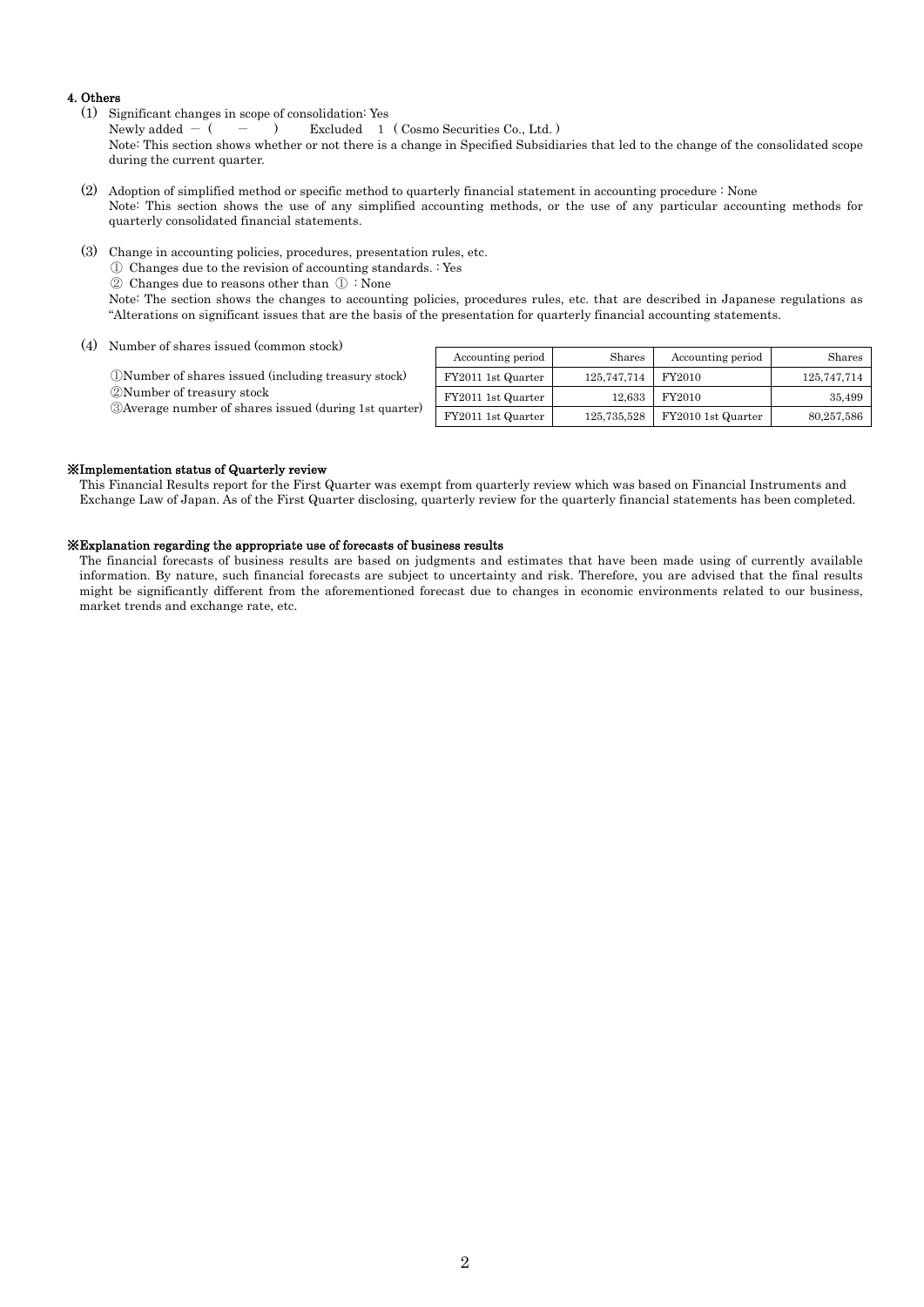|                                                               | Fiscal year 2011<br>1st quarter<br>(As of June 30, 2010) | Fiscal year 2010<br>(As of Mar 31, 2010) |
|---------------------------------------------------------------|----------------------------------------------------------|------------------------------------------|
| Assets                                                        |                                                          |                                          |
| Current assets                                                |                                                          |                                          |
| Cash and time deposits                                        | 36,847                                                   | 45,250                                   |
| Notes and accounts receivable                                 | 17,845                                                   | 23,300                                   |
| Short term loans receivable                                   | 21,869                                                   | 22,261                                   |
| Marketable securities                                         | 7,806                                                    | 8,485                                    |
| Venture capital investments                                   | 3.840                                                    | 3.970                                    |
| Inventories                                                   | 3.343                                                    | 2,180                                    |
| Income taxes receivable                                       | 3.677                                                    | 3,261                                    |
| Cash segregated as deposits related to<br>securities business |                                                          | 26,593                                   |
| Trading assets related to securities<br>business              |                                                          | 10,232                                   |
| Receivables related to margin transactions                    |                                                          | 24,551                                   |
| Other current assets                                          | 13,441                                                   | 31,630                                   |
| Allowance for doubtful accounts                               | (8,292)                                                  | (8, 724)                                 |
| Total current assets                                          | 100,379                                                  | 192,993                                  |
| Fixed assets                                                  |                                                          |                                          |
| Tangible fixed assets                                         | 24,972                                                   | 26,482                                   |
| Intangible fixed assets                                       | 4,256                                                    | 5.427                                    |
| Investments and other assets                                  |                                                          |                                          |
| Investments in securities                                     | 38,177                                                   | 31,065                                   |
| Other assets                                                  | 10,080                                                   | 12,096                                   |
| Allowance for doubtful accounts                               | (576)                                                    | (315)                                    |
| Total investments and other assets                            | 47,680                                                   | 42,847                                   |
| Total fixed assets                                            | 76,909                                                   | 74,756                                   |
| Total assets                                                  | 177,289                                                  | 267,749                                  |

# Consolidated Financial Statements and Others (1) Consolidated Balance Sheets

(millions of yen)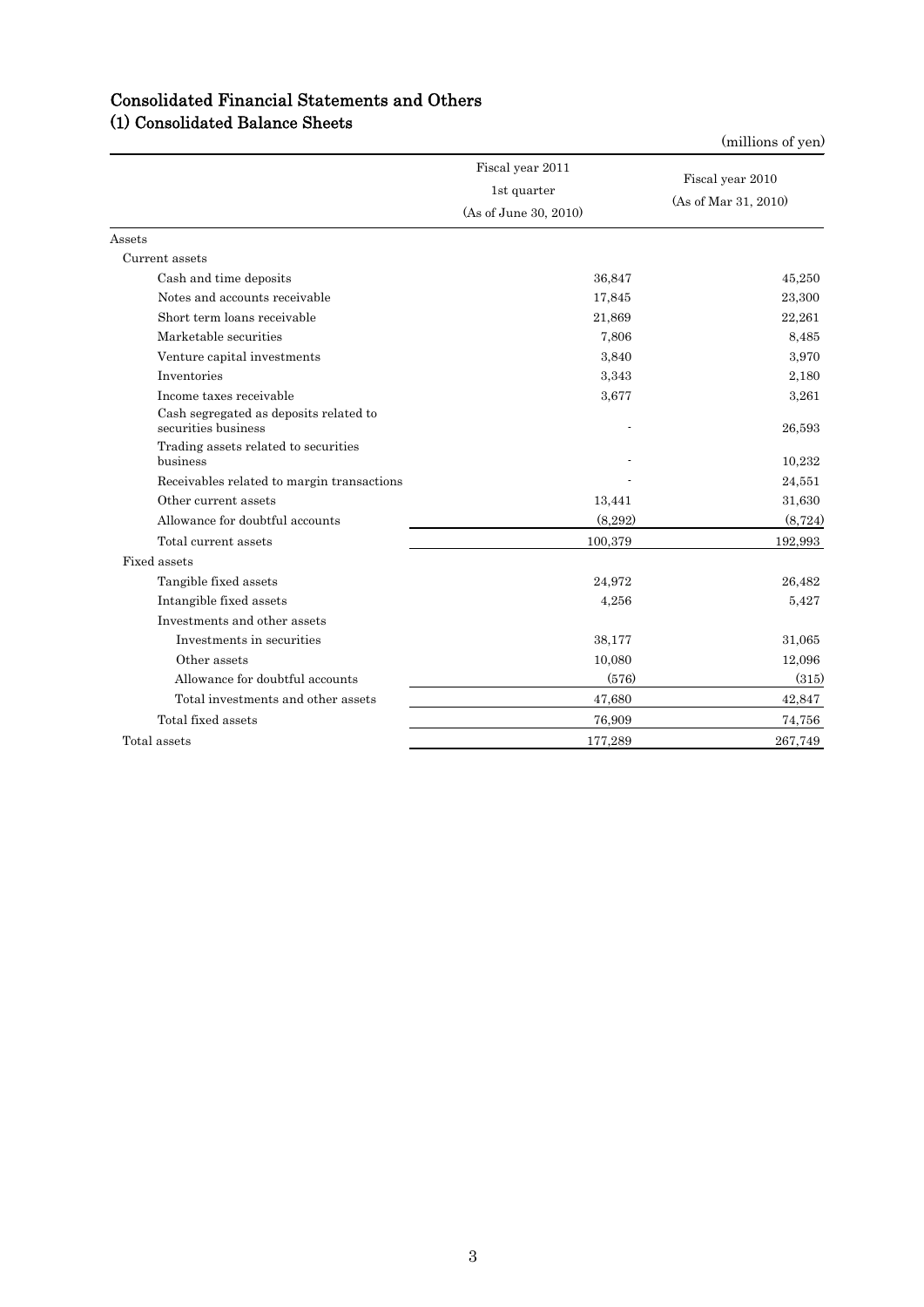|                                                                                |                       | (millions of yen)    |
|--------------------------------------------------------------------------------|-----------------------|----------------------|
|                                                                                | Fiscal year 2011      | Fiscal year 2010     |
|                                                                                | 1st quarter           | (As of Mar 31, 2010) |
|                                                                                | (As of June 30, 2010) |                      |
| Liabilities                                                                    |                       |                      |
| Current liabilities                                                            |                       |                      |
| Accounts payable                                                               | 4,137                 | 6,602                |
| Short-term bank loans payable                                                  | 6,313                 | 10,933               |
| Accrued income taxes                                                           | 526                   | 1,156                |
| Deposits received of prepaid cards                                             | 53,876                | 53,183               |
| Accrued bonuses to employees                                                   | 2,088                 | 3,783                |
| Allowance for anticipated losses on<br>contracts                               | 93                    | 57                   |
| Accrued bonuses to directors                                                   | 13                    |                      |
| Trading liabilities related to securities<br>business                          |                       | 1,008                |
| Payable related to margin transactions                                         |                       | 19,121               |
| Deposits received and guarantee deposits<br>received from customers related to |                       |                      |
| securities business                                                            |                       | 35,994               |
| Other current liabilities                                                      | 15,011                | 18,800               |
| Total current liabilities                                                      | 82,060                | 150,641              |
| Long term liabilities                                                          |                       |                      |
| Convertible bonds payable                                                      | 56,792                | 56,792               |
| Long-term bank loans payable                                                   | 27,547                | 40,063               |
| Accrued employees' retirement benefits                                         | 175                   | 197                  |
| Accrued directors' retirement benefits                                         | 19                    | 22                   |
| Other long term liabilities                                                    | 3,228                 | 3,543                |
| Total long-term liabilities                                                    | 87,763                | 100,618              |
| Statutory reserve                                                              |                       |                      |
| Reserve for financial products transaction<br>liabilities                      |                       | 681                  |
| Total statutory reserve                                                        |                       | 681                  |
| Total liabilities                                                              | 169,823               | 251,942              |
| Net assets                                                                     |                       |                      |
| Shareholders' equity                                                           |                       |                      |
|                                                                                |                       |                      |
| Capital stock<br>Capital surplus                                               | 96,225<br>53,763      | 96,225<br>53,763     |
|                                                                                | (147, 826)            | (139, 494)           |
| Retained earnings                                                              |                       |                      |
| Treasury stock, at cost                                                        | (10)                  | (68)                 |
| Total shareholders' equity                                                     | 2,152                 | 10,426               |
| Valuation, translation adjustments and other                                   |                       |                      |
| Net unrealized gains (losses) on securities                                    | 157                   | 234                  |
| Total valuation, translation adjustments<br>and other                          | 157                   | 234                  |
| Subscription rights to shares                                                  | 467                   | 467                  |
| Minority interests                                                             | 4,688                 | 4,680                |
| Total net assets                                                               | 7,465                 | 15,807               |
| Total liabilities and net assets                                               | 177,289               | 267,749              |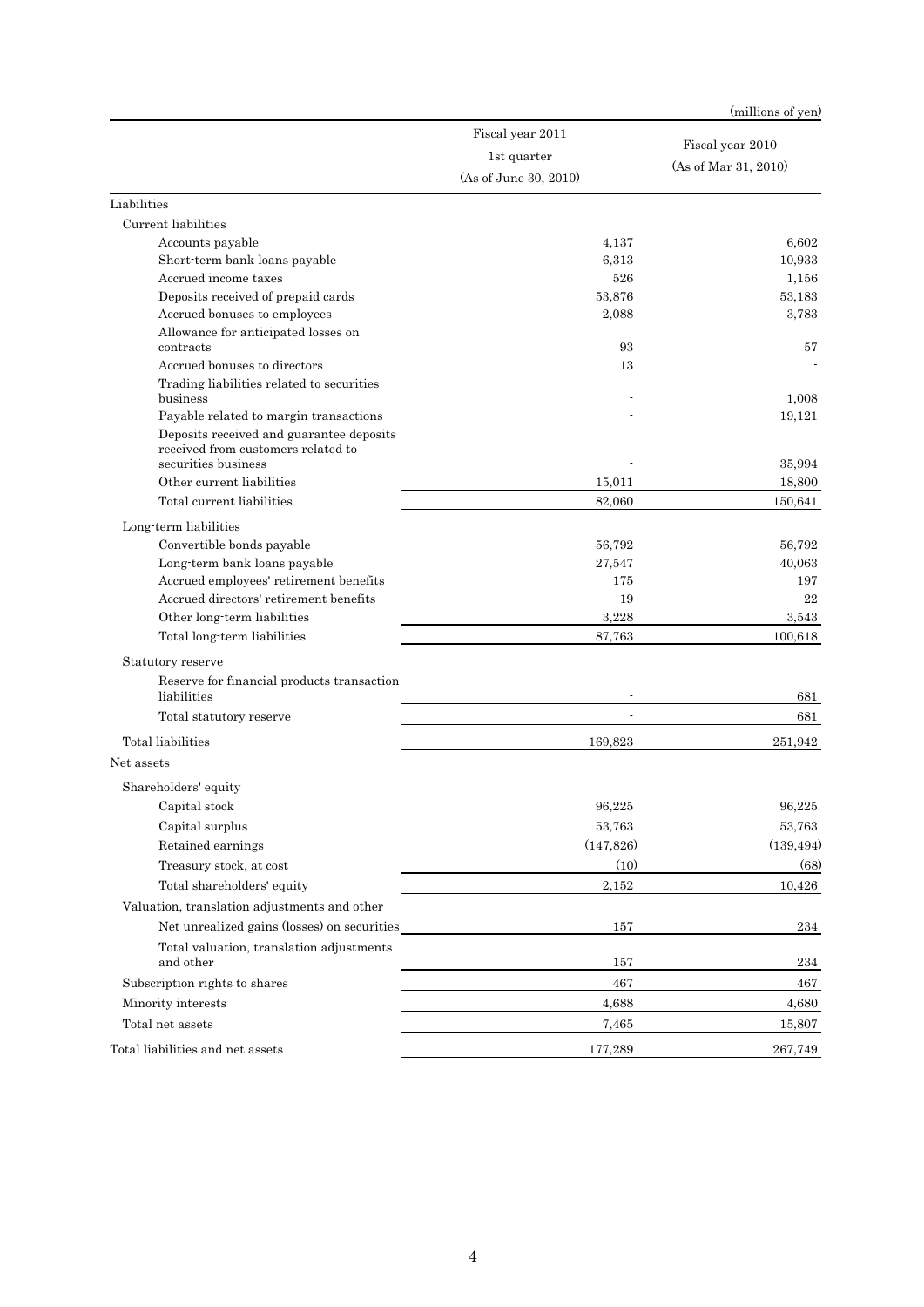# (2) Consolidated Statements of Operations

|                                                                                           |                   | (millions of yen) |
|-------------------------------------------------------------------------------------------|-------------------|-------------------|
|                                                                                           | Fiscal year 2010  | Fiscal year 2011  |
|                                                                                           | From Apr. 1, 2009 | From Apr. 1, 2010 |
|                                                                                           | To June 30, 2009  | To June 30, 2010  |
| Operating revenue                                                                         | 41,871            | 32,602            |
| Operating costs                                                                           | 40.231            | 25,453            |
| Gross profits                                                                             | 1,639             | 7,148             |
| Selling, general and administrative expenses                                              | 15,038            | 7,080             |
| Operating income(loss)                                                                    | (13,398)          | 68                |
| Non-operating income                                                                      |                   |                   |
| Interest income                                                                           | 11                | 36                |
| Dividend income                                                                           | 159               | 33                |
| Hoard profit of prepaid card                                                              | 290               | 287               |
| Others                                                                                    | 388               | 183               |
| Total non-operating income                                                                | 850               | 540               |
| Non-operating expenses                                                                    |                   |                   |
| Interest expenses                                                                         | 6                 | 259               |
| Foreign exchange losses                                                                   | 76                |                   |
| Provision for accrued employees' retirement                                               |                   |                   |
| benefits                                                                                  | 65                | 66                |
| Others                                                                                    | 102               | 178               |
| Total non-operating expenses                                                              | 251               | 503               |
| Ordinary income(loss)                                                                     | (12,798)          | 105               |
| Extraordinary gains                                                                       |                   |                   |
| Reversal of allowance for doubtful accounts                                               |                   | 25                |
| Gain from transfer of business                                                            | 180               |                   |
| Reversal of reserve for financial products                                                |                   |                   |
| transaction liabilities                                                                   | 186               |                   |
| Others                                                                                    | 446               | 9                 |
| Total extraordinary gains                                                                 | 813               | 34                |
| Extraordinary losses                                                                      |                   |                   |
| Loss on impairment of fixed assets                                                        | 489               |                   |
| Loss on sales of investments in securities<br>Loss on withdrawal from securities business | 653               |                   |
| Others                                                                                    | 598               | 8,904<br>503      |
| Total extraordinary losses                                                                | 1,741             | 9,408             |
| Loss before income taxes and minority interests                                           | (13, 727)         | (9,268)           |
| Income taxes : Current                                                                    | 280               | 175               |
| Income taxes : Deferred                                                                   | 56                | (1,117)           |
|                                                                                           |                   |                   |
| Total income taxes                                                                        | 336               | (942)             |
| Loss before minority interests                                                            |                   | (8,326)           |
| Minority interests in income (loss)                                                       | (22)              | 5                 |
| Net loss                                                                                  | (14, 041)         | (8,331)           |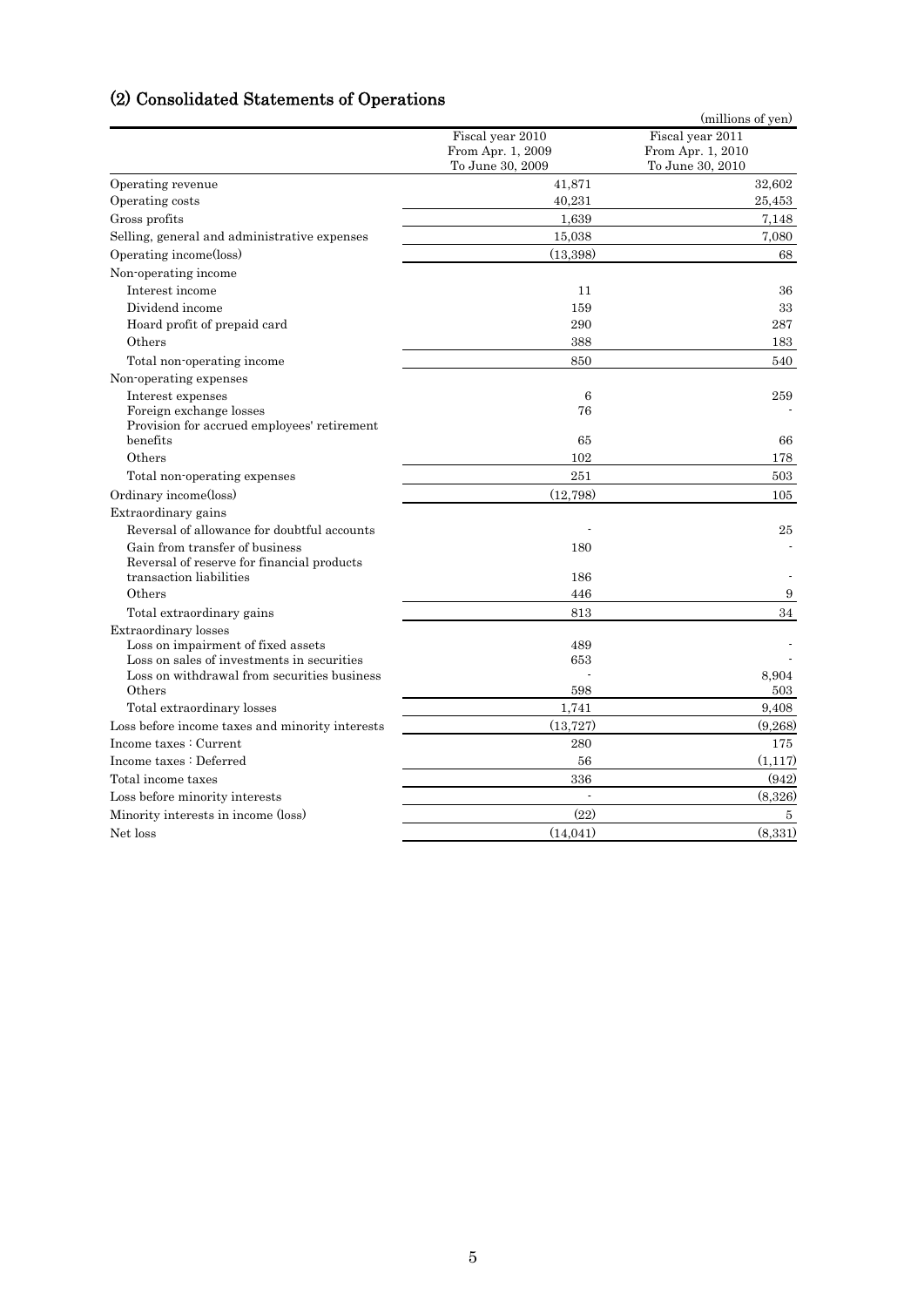# (3) Consolidated Statements of Cash Flows

|                                                                                                                           |                                             | (millions of yen)                           |  |  |
|---------------------------------------------------------------------------------------------------------------------------|---------------------------------------------|---------------------------------------------|--|--|
|                                                                                                                           | For the three months<br>ended June 30, 2009 | For the three months<br>ended June 30, 2010 |  |  |
| Cash flows from operating activities                                                                                      |                                             |                                             |  |  |
| Loss before income taxes and minority interests                                                                           | (13, 727)                                   | (9,268)                                     |  |  |
| Depreciation                                                                                                              | 1,391                                       | 1,081                                       |  |  |
| Loss on impairment of fixed assets                                                                                        | 489                                         |                                             |  |  |
| Amortization of goodwill                                                                                                  | 44                                          | 34                                          |  |  |
| Increase (decrease) in allowances and decrease (increase) in<br>prepaid pension costs                                     | (2,975)                                     | (1,347)                                     |  |  |
| Increase (decrease) in reserve for financial products<br>transaction liabilities                                          | (186)                                       |                                             |  |  |
| Interest and dividend income                                                                                              | (450)                                       | (70)                                        |  |  |
| Interest expenses                                                                                                         | 925                                         | 262                                         |  |  |
| Loss on withdrawal from securities business                                                                               |                                             | 8.904                                       |  |  |
| Decrease (increase) in accounts receivable                                                                                | 10,405                                      | 7,089                                       |  |  |
| Decrease (increase) in inventories                                                                                        | (1,337)                                     | (1,199)                                     |  |  |
| Increase (decrease) in accounts payable                                                                                   | (3,044)                                     | (2, 464)                                    |  |  |
| Increase (decrease) in deposits received of<br>prepaid cards                                                              | (342)                                       | 693                                         |  |  |
| Decrease (increase) in venture capital investments                                                                        | (465)                                       | 125                                         |  |  |
| Decrease (increase) in investments related to financial services                                                          | 7,741                                       |                                             |  |  |
| Increase (decrease) in liabilities related to financial services                                                          | (2,809)                                     |                                             |  |  |
| Decrease (increase) in cash segregated as<br>deposits related to securities business                                      | (2,527)                                     |                                             |  |  |
| Decrease (increase) in trading assets related to securities business                                                      | (8,036)                                     |                                             |  |  |
| Decrease (increase) in trade date accrual (asset) related to<br>securities business                                       | 3,001                                       |                                             |  |  |
| Decrease (increase) in receivables related to margin transaction                                                          | (7, 848)                                    |                                             |  |  |
| Decrease (increase) in loans secured by securities                                                                        | (1,817)                                     |                                             |  |  |
| Increase (decrease) in trading liabilities related to securities<br>business                                              | 814                                         |                                             |  |  |
| Increase(decrease) in trade date accrual (liability) related to<br>securities business                                    | 2,799                                       |                                             |  |  |
| Increase (decrease) in payables related to margin transactions                                                            | 3,418                                       |                                             |  |  |
| Increase (decrease) in deposits received and guarantee deposits<br>received from customers related to securities business | 3,205                                       |                                             |  |  |
| Other net                                                                                                                 | 275                                         | (1,830)                                     |  |  |
| Subtotal                                                                                                                  | (11,054)                                    | 2,010                                       |  |  |
| Interest and dividends income received                                                                                    | 467                                         | 44                                          |  |  |
| Interest expenses paid                                                                                                    | (954)                                       | (236)                                       |  |  |
| Income taxes paid                                                                                                         | (1,626)                                     | (1,595)                                     |  |  |
| Net cash used in operating activities                                                                                     | (13, 168)                                   | 223                                         |  |  |
| Cash flows from investing activities                                                                                      |                                             |                                             |  |  |
| Decrease (increase) in time deposit, net                                                                                  | (470)                                       |                                             |  |  |
| Net proceeds from sales and purchases of marketable securities                                                            | (99)                                        | 9,521                                       |  |  |
| Purchases of property and equipment                                                                                       | (734)                                       | (69)                                        |  |  |
| Purchases of intangible assets                                                                                            | (465)                                       | (170)                                       |  |  |
| Purchases of investments in securities                                                                                    | (2.099)                                     | (12, 104)                                   |  |  |
| Proceeds from sales of investments in securities                                                                          |                                             | 245                                         |  |  |
|                                                                                                                           | 4,874                                       |                                             |  |  |
| Net decrease (increase) in short-term loans receivable<br>Proceeds from sales of investments in subsidiaries resulting    | 113                                         | 3,269<br>3,006                              |  |  |
| in change in scope of consolidation<br>Other net                                                                          | 173                                         | (1)                                         |  |  |
| Net cash provided by (used in) investing activities                                                                       | 1,291                                       | 3,696                                       |  |  |
|                                                                                                                           |                                             |                                             |  |  |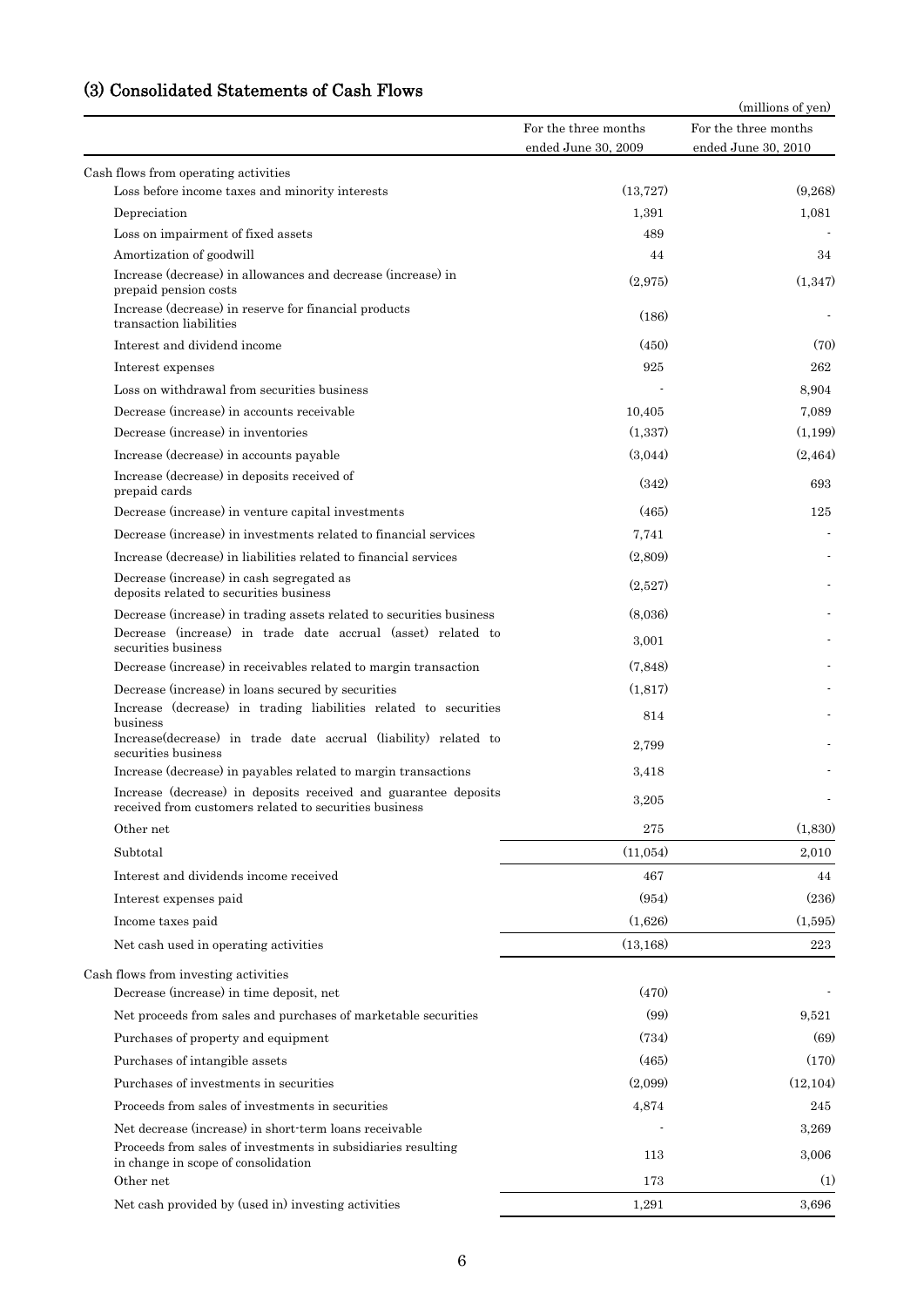|                                                                                                      |                                             | (millions of yen)                           |
|------------------------------------------------------------------------------------------------------|---------------------------------------------|---------------------------------------------|
|                                                                                                      | For the three months<br>ended June 30, 2009 | For the three months<br>ended June 30, 2010 |
| Cash flows from financing activities                                                                 |                                             |                                             |
| Increase (decrease) in short-term bank loans, net                                                    | 4,737                                       |                                             |
| Cash dividends paid                                                                                  |                                             | (11,265)                                    |
| Other net                                                                                            | (159)                                       | (128)                                       |
| Net cash provided by financing activities                                                            | 4,577                                       | (11,394)                                    |
| Effect of exchange rate changes on cash and cash equivalents                                         | (101)                                       | (3)                                         |
| Net increase (decrease) in cash and cash equivalents                                                 | (7,400)                                     | (7, 478)                                    |
| Cash and cash equivalents, at beginning                                                              | 33,882                                      | 43,394                                      |
| Decrease in cash and cash equivalents resulting from exclusion of<br>subsidiaries from consolidation |                                             | (32)                                        |
| Cash and cash equivalents, at end                                                                    | 26,482                                      | 35,883                                      |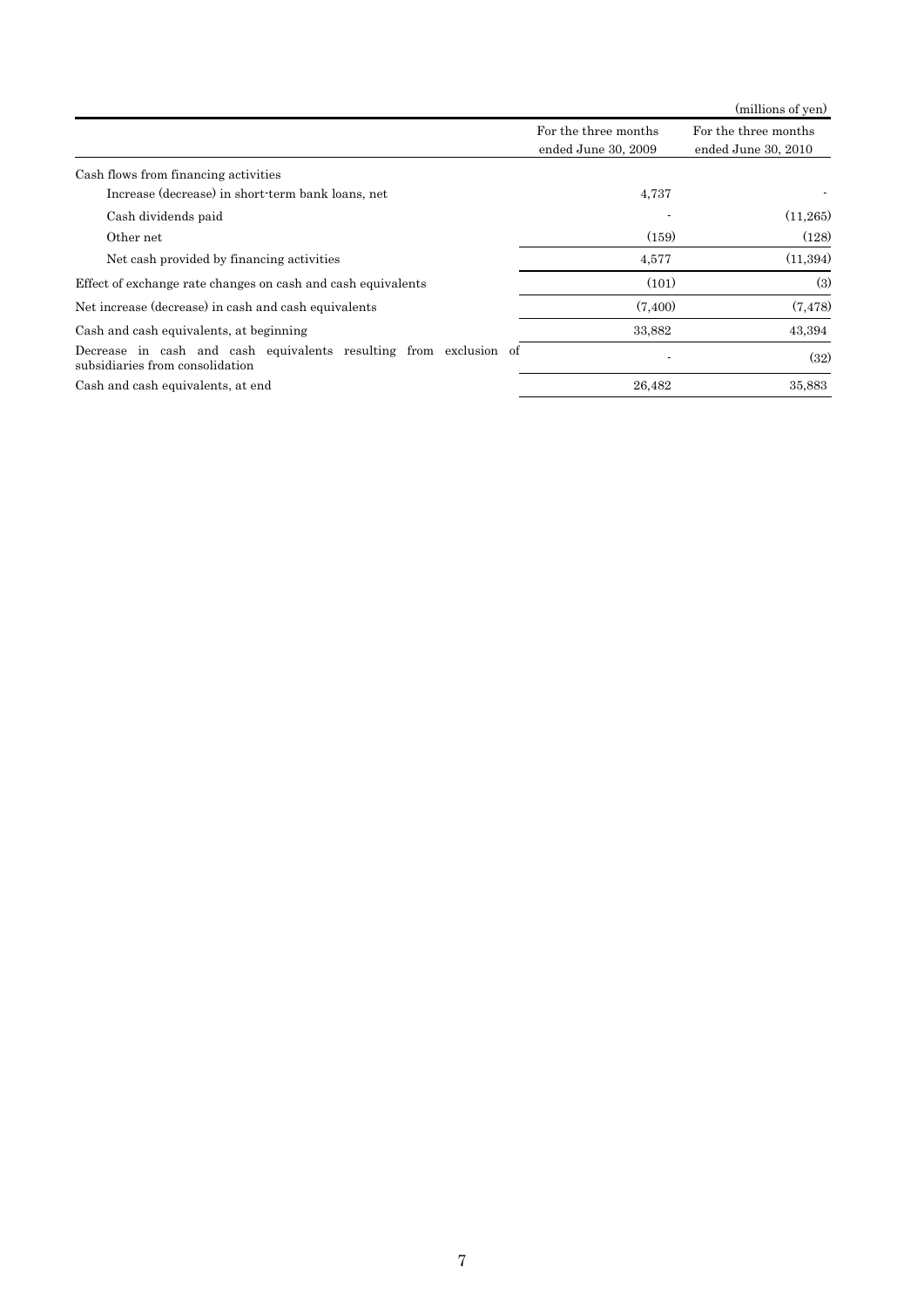# (4) Note for Assumption of Going Concern

Not applicable

# (5) Segment Information (Consolidated)

## Information by business segment

(millions of yen)

|                               |                         |                                   |                        | For the three months period ended June 30, 2009 |          |                  |                                                            |
|-------------------------------|-------------------------|-----------------------------------|------------------------|-------------------------------------------------|----------|------------------|------------------------------------------------------------|
|                               | IT services<br>business | Financial<br>services<br>business | Securities<br>business | Prepaid card<br>business                        | Total    | and<br>corporate | $\boxed{\text{Elimination}}{\text{Consolidated}}$<br>Total |
| Operating revenue:            |                         |                                   |                        |                                                 |          |                  |                                                            |
| Outside customers             | 35,553                  | 538                               | 5.092                  | 686                                             | 41,871   |                  | 41,871                                                     |
| Inter-segment sales/transfers | 1,021                   | $\mathbf{0}$                      | 3                      | 37                                              | 1.063    | (1.063)          |                                                            |
| Total                         | 36,574                  | 539                               | 5,096                  | 723                                             | 42,934   | (1.063)          | 41,871                                                     |
| Costs and expenses            | 35,890                  | 13.366                            | 4.528                  | 657                                             | 54,443   | 826              | 55.269                                                     |
| Operating income(loss)        | 684                     | (12,826)                          | 568                    | 66                                              | (11,508) | (1,890)          | (13,398)                                                   |

Notes: 1. The Group operates principally in four segments: IT services business, Financial services business, Securities business, Prepaid card business.

| Segment                      | Major products and services                                                              |  |  |  |  |  |
|------------------------------|------------------------------------------------------------------------------------------|--|--|--|--|--|
| IT services business:        | Software development, systems integration, facilities management, business process       |  |  |  |  |  |
|                              | outsourcing and other related services, computer and other product sales, engineering of |  |  |  |  |  |
|                              | intelligent buildings, intelligent buildings lease                                       |  |  |  |  |  |
| Financial services business: | Investment in venture companies, investment in anonymous associations, real estate,      |  |  |  |  |  |
|                              | equity securities and others, management of investment trust                             |  |  |  |  |  |
| Securities business:         | Securities business and other related services                                           |  |  |  |  |  |
| Prepaid card business:       | Issuance and settlement of prepaid cards, development and sales of card systems          |  |  |  |  |  |

2. Among costs and expenses, unallocated operating expenses in "Elimination and corporate" for the three months ended June 30, 2009 was the expenses of ¥2,924 million. The cost was management expenses for group companies incurred at CSK HOLDINGS CORPORATION (the Company).

3. Change in accounting policies

 With regards to the recording basis for earnings related to contract works, the Company had been applying the completed-contract method to contract works, but as of the period under review the company is applying the Accounting Standard for Construction Contracts (Accounting Standards Board of Japan (ASBJ) Statement No. 15; December 27, 2007) and the Guidance on Accounting Standard for Construction Contracts (ASBJ Guidance No. 18; December 27, 2007). In consequence, with regard to contract works for commissioned software development commencing in the said period, those works for which the outcome of the progress made by the end of the period is deemed certain are subject to the percentage-of-completion method (with the percentage of completion estimated on a cost-to-cost basis), and other works are subject to the completed-contract method. As a result, operating revenue increased by  $\frac{1}{2}$  168 million, and operating income increased by  $\frac{1}{2}$  35 million respectively.

#### Segment Information for geographic locations

Segment information for geographic locations is omitted for the three months period ended June 30, 2009, because total sales for "Japan" segment exceeded 90% of total sales in the period

#### Overseas Sales

Information regarding overseas sales was omitted for the three months period ended June 30, 2009, because total overseas sales were less than 10% of consolidated total sales in the period.

## Information by Reportable segments

1 Overview of Reportable Segments

 Reportable segments of the Company are components of an entity about which separate financial information is available and such information is evaluated regularly by the board of directors in deciding how to allocate resources and in assessing performance. The Group is based on main three segments of the primary businesses of the subsidiaries affiliated with a pure holding company,